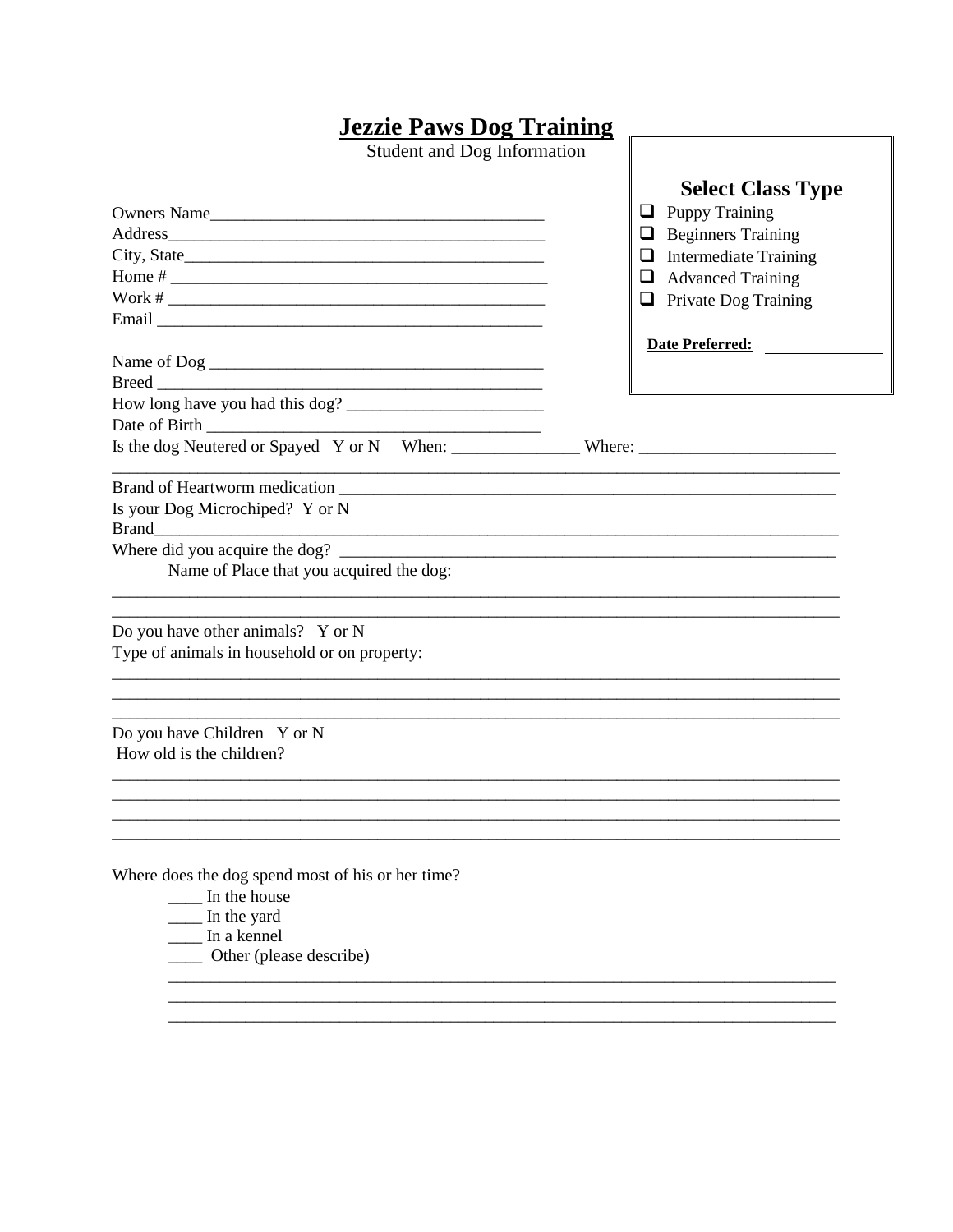Where does the dog spend the night?

- In a crate or pen in my bedroom
- In a crate or pen elsewhere in my house
- On my bed or the bed of a family member
- \_\_ Outdoors in a dog house or kennel
- In the garage
- \_\_ Wherever he or she wants to
- \_\_ Other (please describe)

When is your dog fed?

free fed

What brand of food do you feed?

If your dog has food allergies or other medical conditions, please list the foods that are NOT allowed to eat:

<u> 1989 - Johann Stoff, deutscher Stoff, der Stoff, der Stoff, der Stoff, der Stoff, der Stoff, der Stoff, der S</u>

Is your dog house trained? Y or N Please check off if you haven't started house training yet

If no, you haven't started house training what are the problems that you are having:

Have you been to other training classes with your dog? Y or N Trainer: What did your dog learn in the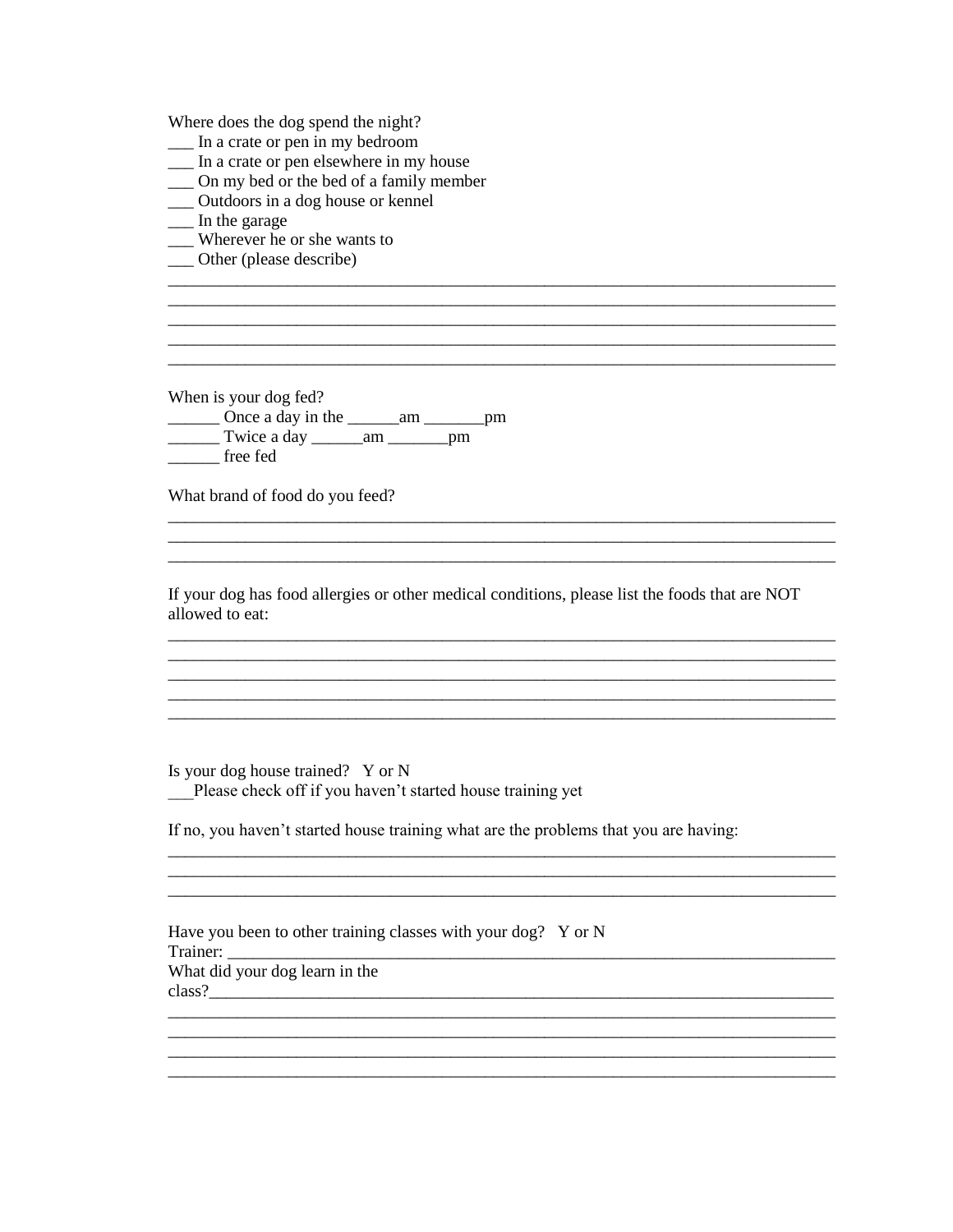What behaviors, if any, does your dog do on cue?

Is your dog afraid of anything? Y or N If so, please list below

What are the behaviors that you would like your dog to learn:

If your dog has any behavior problems that are not addressed on this form, please describe them such as:

Barking \_\_\_\_\_\_\_\_ Aggression towards people \_\_\_\_\_\_ Not coming when called

\_\_\_\_ Jumping up \_\_\_\_\_ Aggression towards other dogs

Is your dog crate trained? Y or N If any issues, please list below

Other: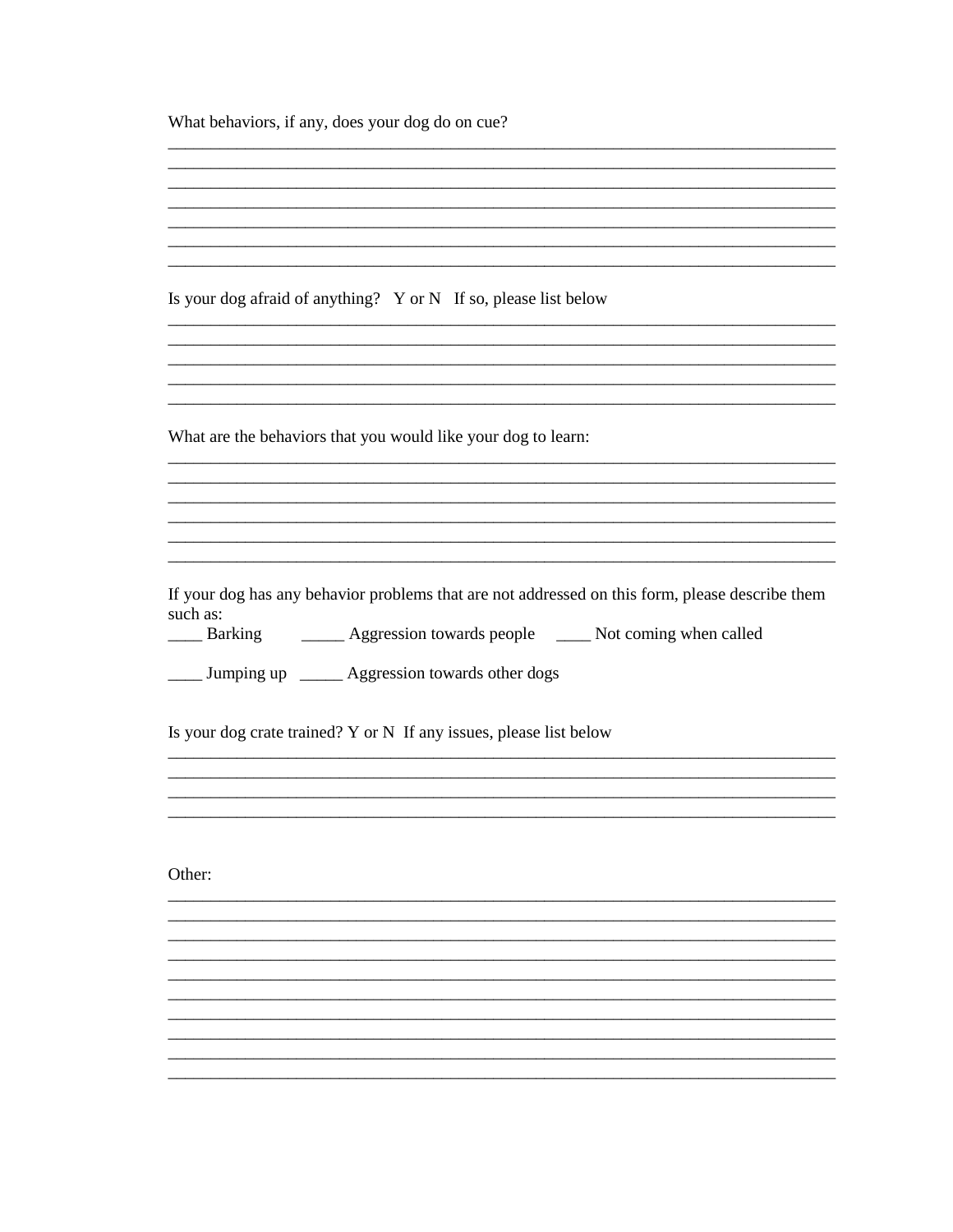# **Inoculation Dates (include a copy of shot record if not on file)**

|               | 7 Way Shots | <b>Bordetella</b> | <b>Heartworm</b> |  |
|---------------|-------------|-------------------|------------------|--|
| <b>Rabies</b> |             |                   |                  |  |
|               |             |                   |                  |  |

### *Waiver Agreement*

I, the undersigned, have enrolled myself and my dog in dog training classes, private consultations, workshops or other related activities (Classes) offered by Jessica Klocek. I certify that I understand that there are inherent risks associated with training, socializing, walking and working with dogs in general. I acknowledge that dogs can be inherently difficult to control and that not all dogs will be under control at all times resulting in the possibility of injury to myself, my dog, my family members, or third parties. I further understand that, due to the way that dogs act and interact with one another, cuts, scratches, or other injuries and damages can occur, even though the dogs are carefully supervised.

If my dog becomes injured or ill, Jessica Klocek shall have the right to call my veterinarian. In the event of an emergency and my designated veterinarian is unavailable, Jessica Klocek has the right to take my dog(s) to the nearest animal hospital for immediate care. I agree to reimburse, in full, Jessica Klocek for any medical expenses accrued while under the supervision of Jessica Klocek. Jessica Klocek will not be held responsible for any decisions made by the veterinarian on the dog's behalf.

Jessica Klocek has relied upon my representation that my dog(s) are in good health and have received the necessary vaccinations (or equivalent alternatives) as agreed upon by my veterinarian. Additionally, I have had full opportunity to discuss all concerns I have about the foregoing risks with Jessica Klocek. I have also made all inquiries and investigations to my satisfaction related to such risks, including, but not limited to, an examination of the training area (if applicable). I hereby accept and assume, without reservation, all risks associated with my participation in the Classes, including, but not limited to: the risks of any and all injuries or damages to me, my dog and any of my family members or third parties who may attend; the risks that my dog may cause injury to other persons and/or dogs involved in the Classes; and the risks that saliva, water, food, snow and/or other debris may be present in the training area. I have read and understand Operating Policies attached hereto, and agree to abide by them to the extent applicable. As lawful consideration for participating in the classes, I, for myself, my heirs, executors, administrators, legal representatives, successors and assigns (the "Releasing Party"), hereby waive, release, discharge and agree not to sue and to indemnify, defend, and hold harmless Jessica Klocek and her agents, servants, and employees (the "Released Party") from any and all injuries, losses, claims and damages to any person or persons of any nature whatsoever, including claims arising from the Released Party's own negligence, and all costs associated therewith, including attorney's fees, court costs and consultant fees, arising from my participation in the Classes. This Waiver of Liability & Informed Consent Release shall be legally binding on the Releasing Party. Should the Releasing Party assert a claim to the contrary to what I have agreed to in this Waiver of Liability and Informed Consent Release, the claiming party shall be liable for all expenses (including attorney's fees, court costs and consultant fees) incurred by both the Releasing Party and the Released Party. No waiver or modification of any provision herein shall be valid unless expressly agreed to in writing by both the Released Party and the Releasing Party.

I hereby consent to my dog being the subject of the photographs and/or audiovisual recording and authorize Jessica Klocek to cause the same to be exhibited for educational or advertising purposes as still photographs, transparencies, motion pictures, television, video or other similar media. I hereby release Jessica Klocek from any and all claims for damages for libel, slander, invasion of privacy or any other claim based on use of the abovedescribed material(s). Every provision herein is intended to be severable. If any one or more of the provisions herein is found to be unenforceable or invalid, it shall not affect the other terms and provisions hereof, which shall remain binding and enforceable.

I certify that I have read and understand the rules and regulations set forth herein and that I have read and understand this agreement. I agree to abide by the rules and regulations and accept all the terms, conditions, and statements of this agreement and confirm the truthfulness of the contents of this release form completed by me. Some programs are not appropriate for all dogs. Jessica Klocek reserves the right to remove or refuse a dog from any of the Classes.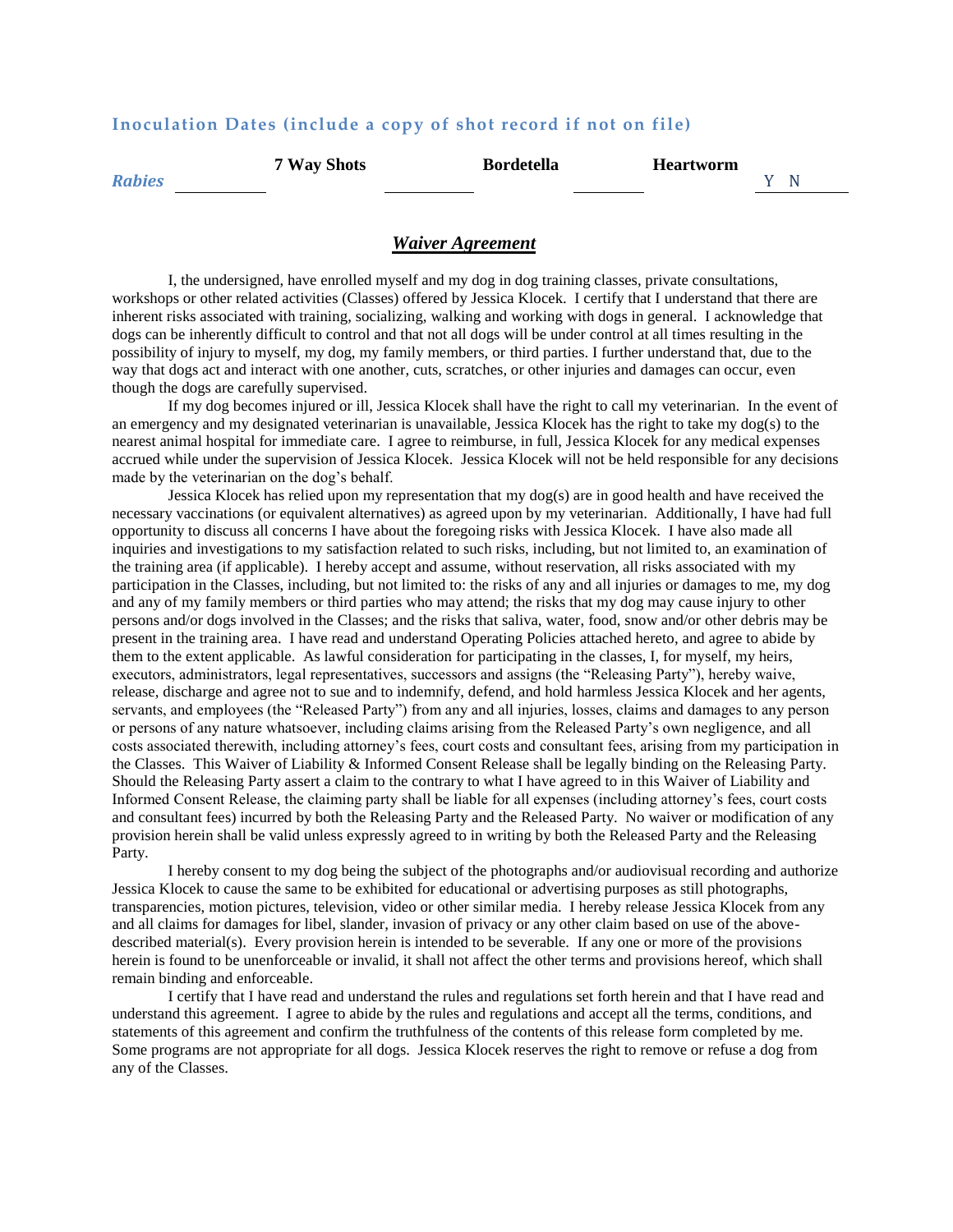# *Jezzie Paws Dog Training Pricing*

Group Training:

 $\checkmark$  6 weeks 6 sessions for 45 minutes total \$135.00

Private Training (Facility):

- 1 Session for 45 minutes is **\$50.00 Per Session**
- $\checkmark$  4 Sessions for 45 minutes total **\$160.00**
- 6 Sessions for 45 minutes total **\$240.00**
- 8 Sessions for 45 minutes total **\$320.00**
- 45 minutes Session for an Aggressive dog is **\$85.00 Per Session (**Note: Pricing for package deals are available after evaluation is performed. The pricing varies depending on the temperament of the animal)

Home Training:

- $\checkmark$  1 Session for 45 minutes \$65
- $\checkmark$  4 Sessions for 45 minutes each \$260
- $\checkmark$  6 Sessions for 45 minutes each \$390
- $\checkmark$  8 Sessions for 45 minutes each \$520
- 45 minutes Session for an Aggressive dog is **\$85.00 Per Session (**Note: Pricing for package deals are available after evaluation is performed. The pricing varies depending on the temperament of the animal)

#### Payment Options

Cash & Check Discount Credit Cards: Visa, Discover and MasterCard **(2% pet friendly fee on all Credit Card transactions)**

# *Operating Policies*

- 1. If your dog is sick, please do not bring them to class. If you have a question about what is allowed in class, please contact the instructor. You are encouraged to come to class without your dog to see what is covered that day.
- 2. Dogs in heat are not allowed to attend class as it is a distraction to other dogs. You are encouraged to come to class without your dog to see what was covered that day.
- 3. The instructor reserves the right to expel dogs who show aggression towards people or other dogs. Private sessions may be recommended in these cases. Please be sure to disclose any aggressive tendencies that your dog may have to the instructor prior to registering.
- 4. Before registering your companion for a group class or private sessions, please make sure it works for your schedule, and it fits what you are looking for as we have different service options. Please ask questions if you are not sure what the options mean/entail as some classes are held inside or outside, there are small or big group classes, etc. After the first class has started, **no refunds or account credits** will be given because that spot could have been for another client. A \$50 evaluation is offered to those who are unsure of their dog's ability and would like to trial a class before committing to a class.
- 5. If the trainer feels that the class chosen is not a good fit for the dog, the trainer may recommend other accommodations to help the dog be successful. Additional fees may be applied
- 6. After two missed classes (private or group), without prior communication, your time slot will be forfeited and no refunds will be given.